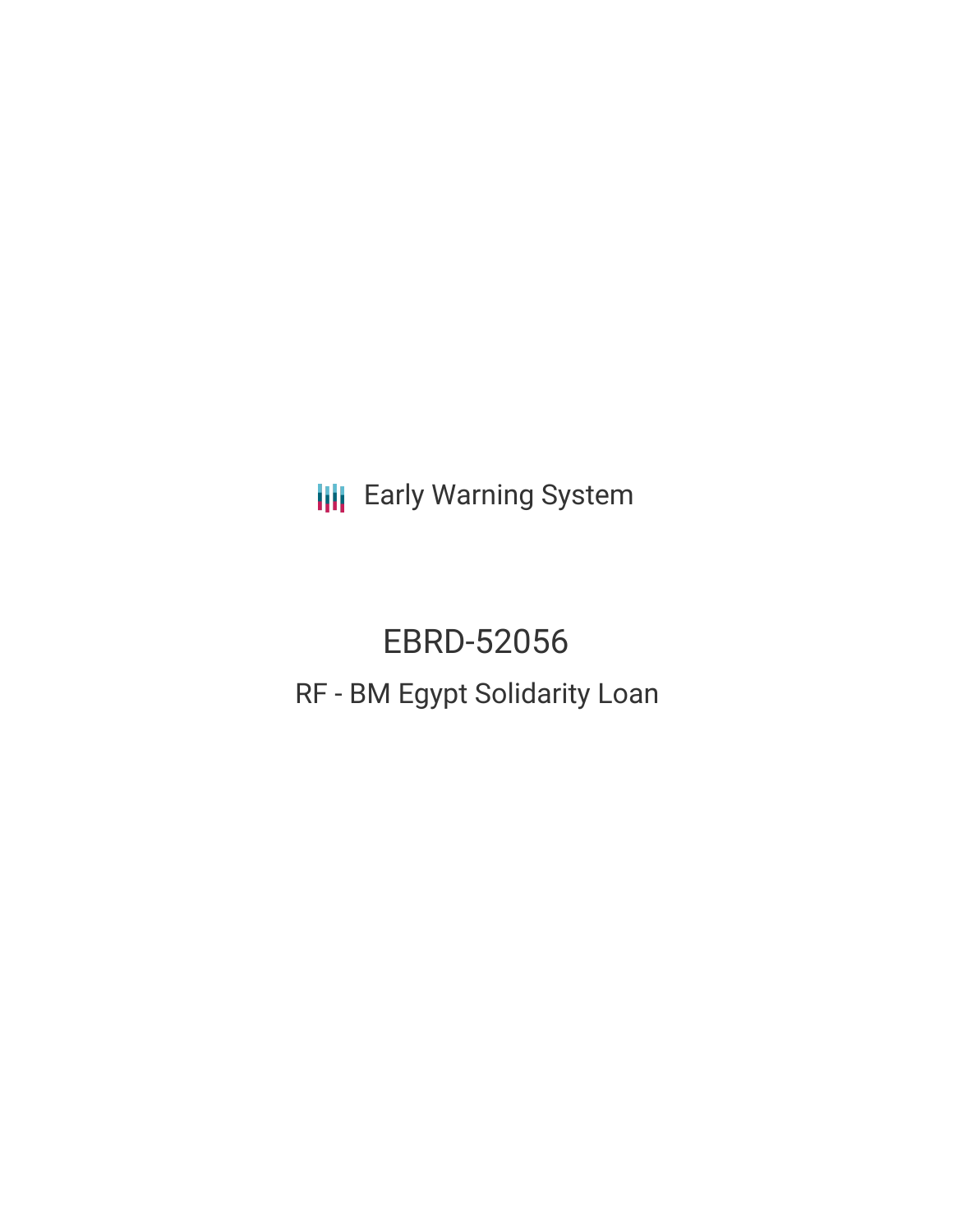

# **Quick Facts**

| <b>Countries</b>               | Egypt                                                   |
|--------------------------------|---------------------------------------------------------|
| <b>Financial Institutions</b>  | European Bank for Reconstruction and Development (EBRD) |
| <b>Status</b>                  | Approved                                                |
| <b>Bank Risk Rating</b>        | FI                                                      |
| <b>Voting Date</b>             | 2020-05-06                                              |
| <b>Borrower</b>                | <b>Banque Misr</b>                                      |
| <b>Sectors</b>                 | Finance                                                 |
| <b>Investment Type(s)</b>      | Loan                                                    |
| <b>Investment Amount (USD)</b> | \$100.00 million                                        |
| <b>Project Cost (USD)</b>      | \$100.00 million                                        |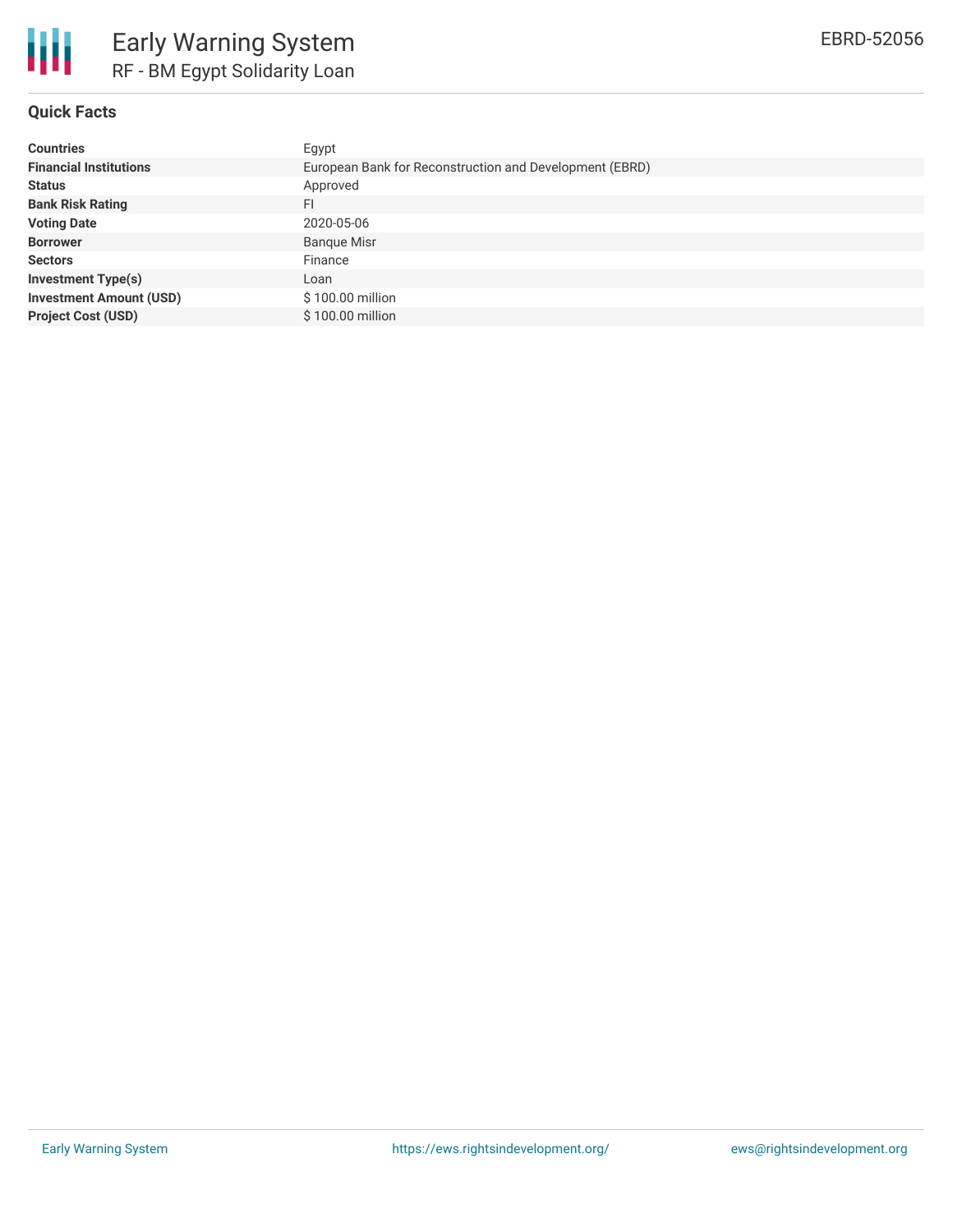

## **Project Description**

According to bank provided information, the investment involves the provision of a senior unsecured loan to Banque Misr ("BM") for US\$ 100 million, under the Bank's Resilience Framework ("RF") developed to address the impact of the COVID-19 pandemic on regional economies. The proceeds of the proposed loan will be on-lent to local private small and medium-sized enterprises ("SMEs"), and to corporates, supporting them in bridging liquidity needs that may arise as a result of the pandemic.

The financing will help BM in providing funding to local SMEs and corporates experiencing either a decrease in their activity, turnover, and/or profitability, in turn leading to payment delays and potential defaults, or growing capacity needs arising from a significant fluctuation in demand in particular sectors.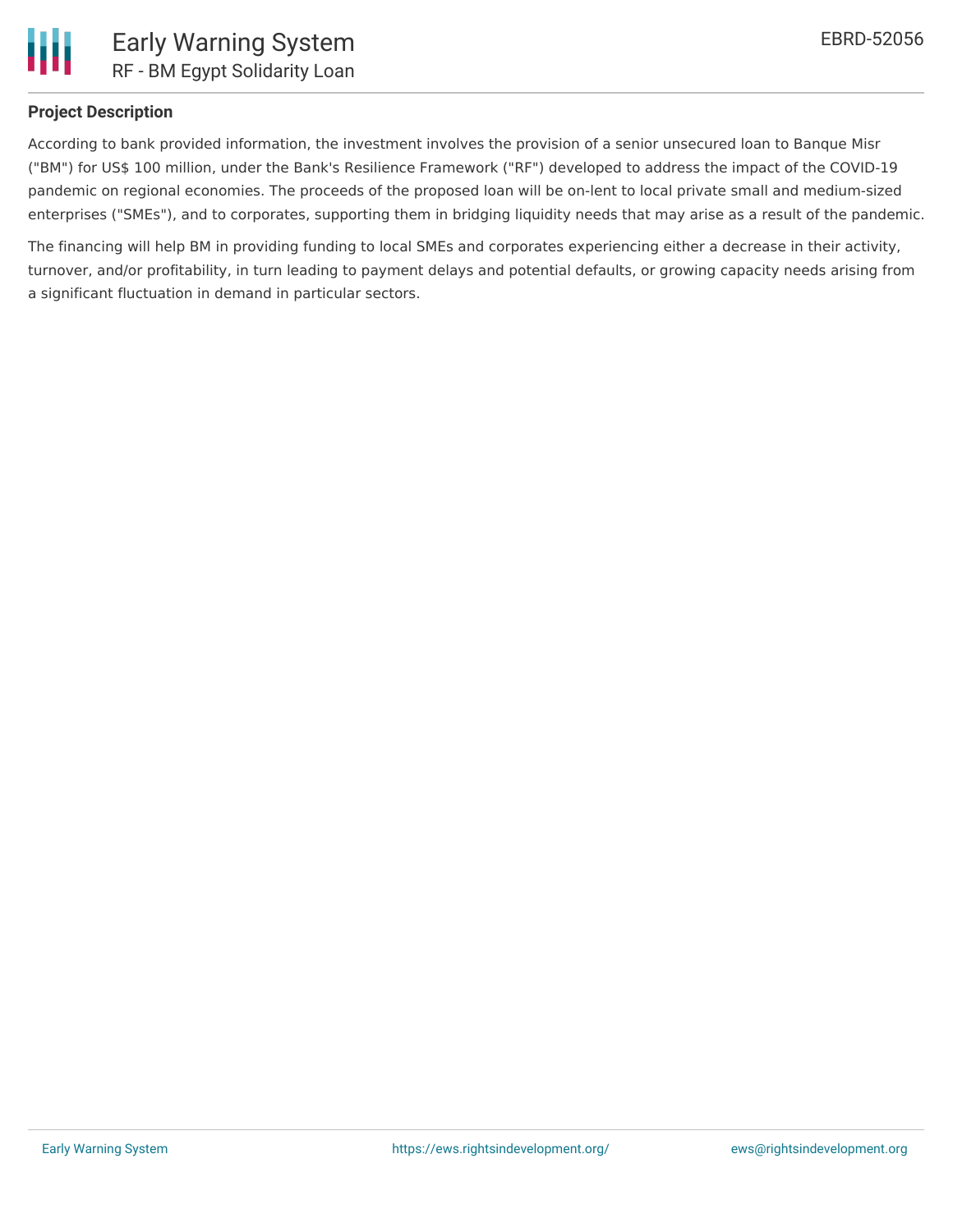

### **Investment Description**

European Bank for Reconstruction and Development (EBRD)

## **Financial Intermediary**

Financial Intermediary: A commercial bank or financial institution that receives funds from a development bank. A financial intermediary then lends these funds to their clients (private actors) in the form of loans, bonds, guarantees and equity shares. Financial intermediaries include insurance, pension and equity funds. The direct financial relationship is between the development bank and the financial intermediary.

[Banque](file:///actor/1874/) Misr (S.A.E.) (Financial Intermediary)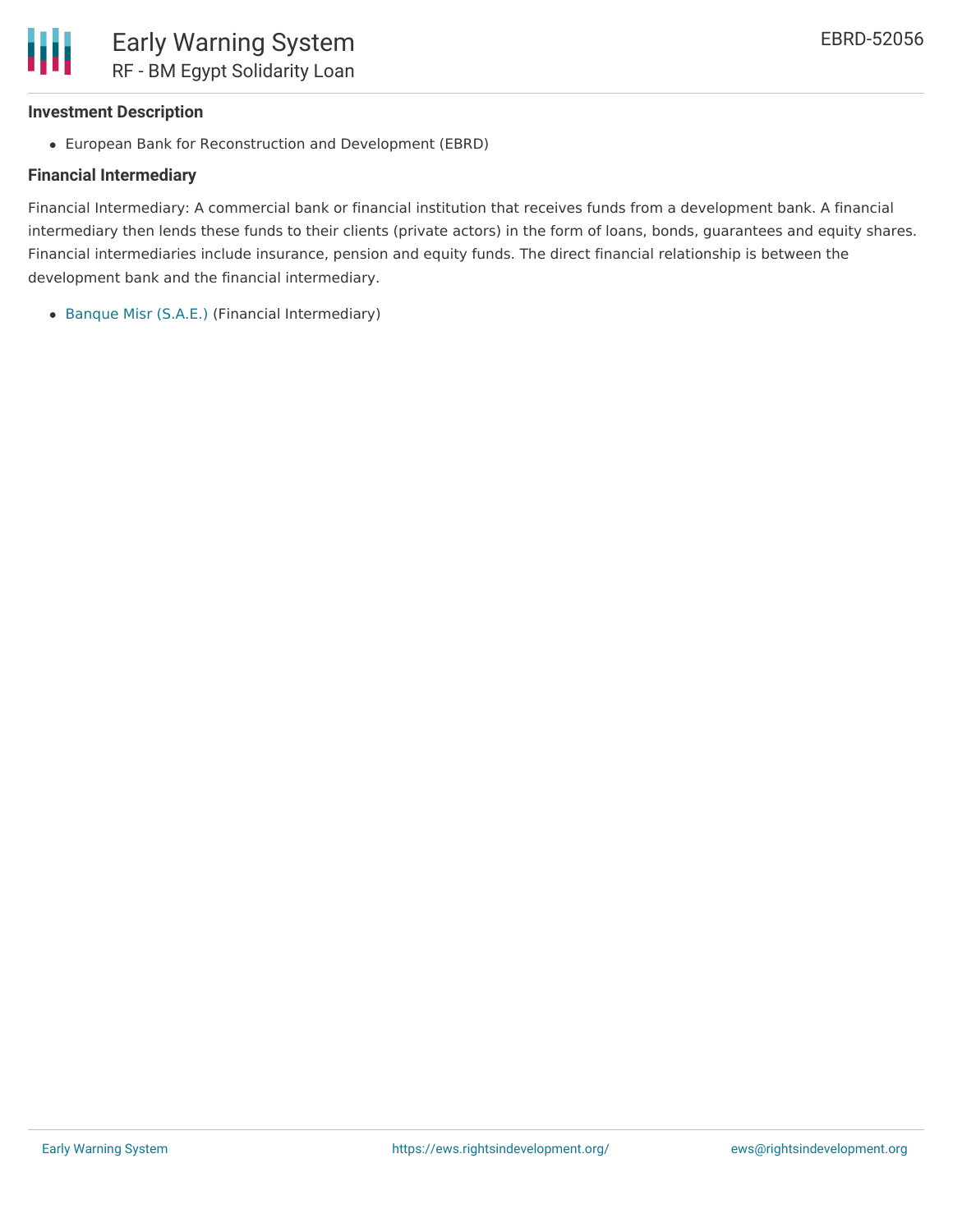

## **Private Actors Description**

Banque Misr was established in 1920 and is the second-largest bank in Egypt with total assets of EUR 54.1 billion (December 2019) and market shares of up to 19 per cent in terms of assets, loans and deposits.